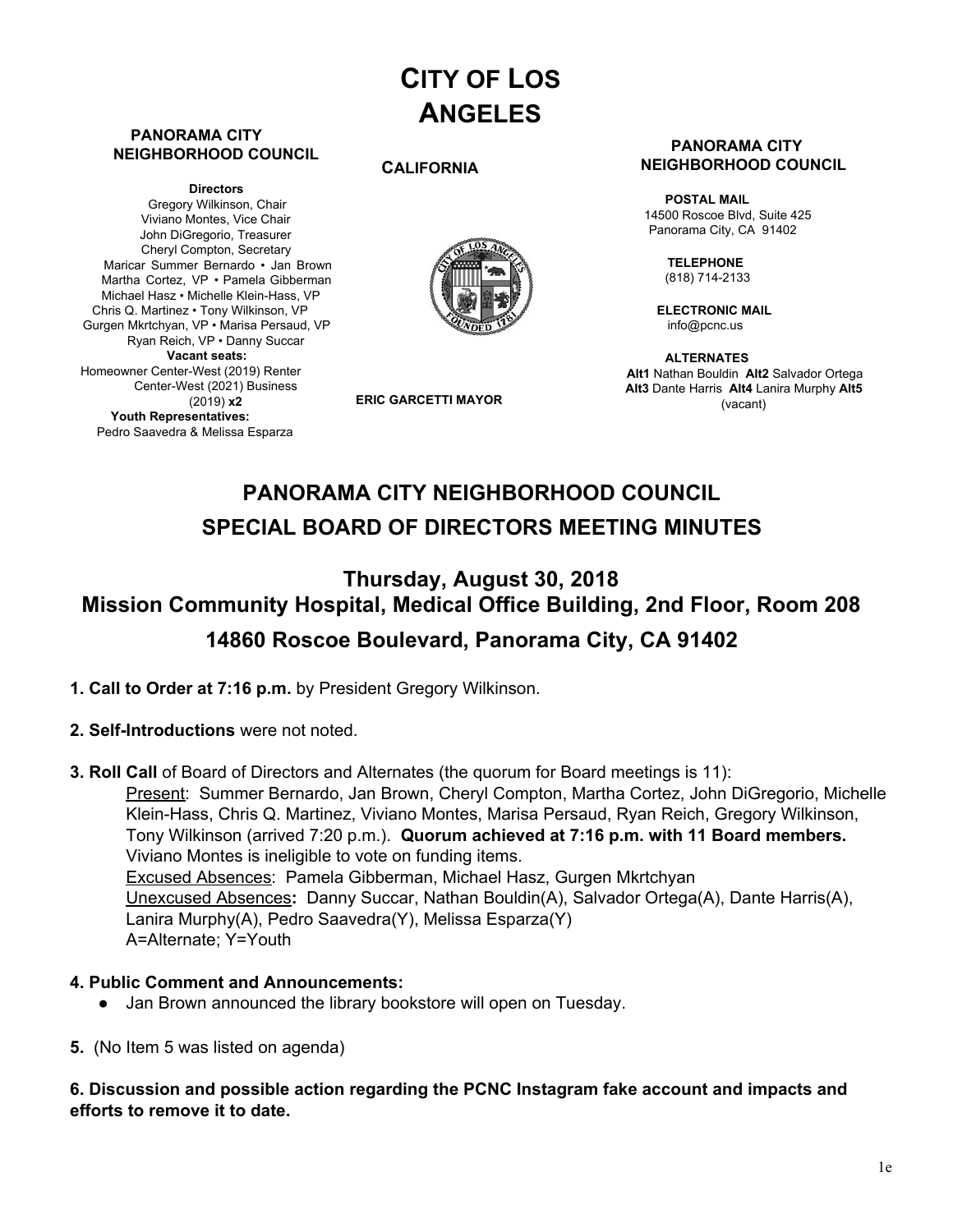• Greg Wilkinson contacted Instagram and the City Attorney. The PCNC account has negative images that were reported as offensive. Marisa Persaud will follow up.

(Tony Wilkinson arrived at 7:20 p.m.)

## **7. Discussion and possible action to spend up to \$500 on Public Safety and/or City Life promotional flyers to encourage outreach to community members.**

● Following discussion of using a graphic designer, John DiGregorio will send design of flyer to Marisa Persaud; it will be sent to committee Chair/Co-Chair for approval. Motion made by John DiGregorio, seconded by Chris Martinez to spend up to \$500 on Public Safety and/or City Life promotional flyers to encourage outreach to community members. **Motion passed 9 Yes (Summer Bernardo, Cheryl Compton, Martha Cortez, John DiGregorio, Chris Q. Martinez, Marisa Persaud, Ryan Reich, Gregory Wilkinson, Tony Wilkinson) - 1 No (Jan Brown) - 1 Abstention (Michelle Klein-Hass) with 1 ineligible (Viviano Montes)**

### **8. Discussion and possible action regarding spending up to \$300 per month for a storage unit to house PCNC large outreach items and various other supplies.**

Jan Brown provide a quote of 10' by 10' storage space for \$273 per month. The unit would be used to store large bulky item such as pop-up and signs. The credit card will be charged and the invoice should be sent to the entire Board. Motion made by Marisa Persaud, seconded by John DiGregorio to spend up to \$300 per month for a storage unit to house PCNC large outreach items and various other supplies**. Motion passed 11 Yes (Summer Bernardo, Jan Brown, Cheryl Compton, Martha Cortez, John DiGregorio, Michelle Klein-Hass, Chris Q. Martinez, Marisa Persaud, Ryan Reich, Gregory Wilkinson, Tony Wilkinson) - 0 No - 0 Abstain with 1 ineligible (Viviano Montes)**

#### **9. Discussion and possible action to spend up to \$500 on getting a local vendor to print PCNC business cards. The official source has not been responsive.**

● Cheryl will email Board members and Alternates drafts of cards for proofing. The card format will be the same as in the past. Motion made by John DiGregorio, seconded by Marisa Persaud, to spend up to \$500 on getting a local vendor to print PCNC business cards. **Motion passed 10 Yes (Summer Bernardo, Cheryl Compton, Martha Cortez, John DiGregorio, Michelle Klein-Hass, Chris Q. Martinez, Marisa Persaud, Ryan Reich, Gregory Wilkinson, Tony Wilkinson) - 1 No (Jan Brown) - 0 Abstain with 1 ineligible (Viviano Montes)**

## **10. Discussion and possible action regarding the official PCNC item inventory which is required under city regulations for all valuable assets of the PCNC.**

● The City did an inventory; PCNC needs to verify items still there and add new items. John DiGregorio will send draft inventory to DONE and copy the Board. The inventory will be voted on at next month's meeting.

### **11. Discussion and possible action regarding to sending a letter from the PCNC to send to BONC and the HENC Committee in support of revising the method by which NCs are funded and using a model heavily reliant on population, to create an equitable distribution of funds.**

● Tony Wilkinson and John DiGregorio were members of BONC's Funding Equity Work Group. John DiGregorio will send out a draft and bring up at City Life Committee, or other committees, for consideration at the next Board meeting.

**12. Discussion and possible action regarding the City Life and Public Safety Committees' recommendation for the PCNC to host a free Zumba event or series of events to promote health and fitness within Panorama City.**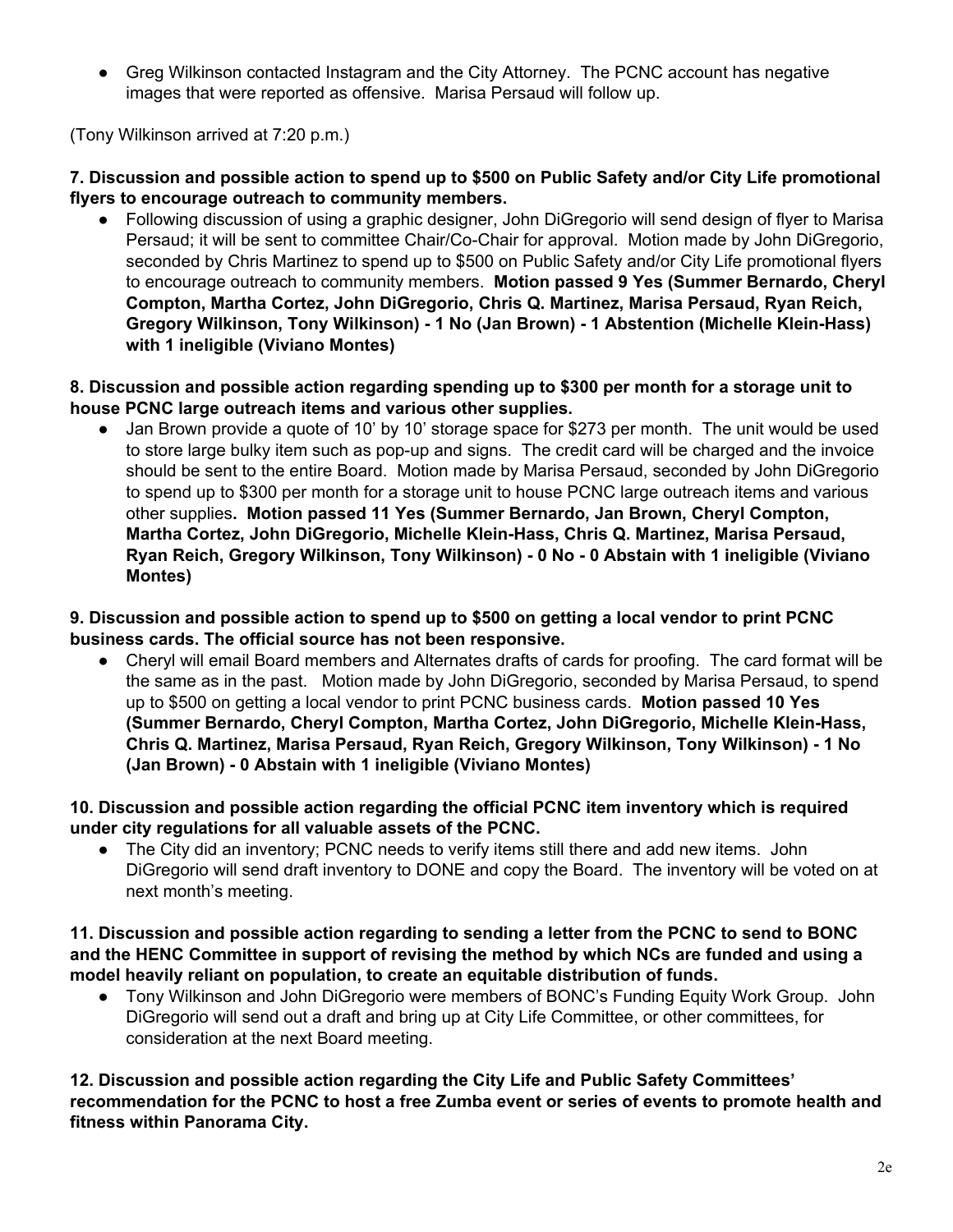● An organization has participated in a lot of health fairs and National Night Out event. Following discussion, it was suggested the PCNC look into the matter and could possible partner or co-sponsor free Zumba events with the group in the future.

### **13. Discussion and possible action regarding possible support upcoming Mission Division Police** Station Open House event on September 15th with up to \$150 to be used to purchase hot dogs for **outreach efforts as the PCNC will be in attendance.**

• Motion made by John DiGregorio, seconded by Tony Wilkinson, to support upcoming Mission Division Police Station Open House event on September 15th with up to \$150 to be used to purchase food or supplies for outreach efforts as the PCNC will be in attendance. **Motion passed 11 Yes (Summer Bernardo, Jan Brown, Cheryl Compton, Martha Cortez, John DiGregorio, Michelle Klein-Hass, Chris Q. Martinez, Marisa Persaud, Ryan Reich, Gregory Wilkinson, Tony Wilkinson) - 0 No - 0 Abstain with 1 ineligible (Viviano Montes)**

### **14. Discussion and possible action regarding retroactively approving the following board members to expend personal funds and be reimbursed by the PCNC. The PCNC already approved the reimbursements or will at this meeting but the city clerk will not process without express "approvals" for the expenditures.**

The question was divided into separate motions.

- **14A. John DiGregorio to pay for Pizza for July 2018 board meeting of up to \$83.26.** John DiGregorio recused himself and left the room. Motion made by Tony Wilkinson, seconded by Summer Bernardo, to reimburse John DiGregorio for Pizza for July 2018 board meeting of up to \$83.26. Discussion ensued. **Motion passed 10 Yes (Summer Bernardo, Jan Brown, Cheryl Compton, Martha Cortez, Michelle Klein-Hass, Chris Q. Martinez, Marisa Persaud, Ryan Reich, Gregory Wilkinson, Tony Wilkinson) - 0 No - 0 Abstain with 1 ineligible (Viviano Montes) and 1 recusal (John DiGregorio)**
- **14B. Greg Wilkinson to pay for Pizza for June 2018 board meeting of up to \$70.14.** Greg Wilkinson recused himself and left the room. Motion made by Marisa Persaud, seconded by Summer Bernardo, to retroactively approve Pizza for June 2018 board meeting in the amount of \$70.14. **Motion passed 10 Yes (Summer Bernardo, Jan Brown, Cheryl Compton, Martha Cortez, John DiGregorio, Michelle Klein-Hass, Chris Q. Martinez, Marisa Persaud, Ryan Reich, Tony Wilkinson) - 0 No - 0 Abstain with 1 ineligible (Viviano Montes) and 1 recusal (Greg Wilkinson)**
- **●** 14C. Motion made by John DiGregorio, seconded by Summer Bernardo, to approve reimbursement of Greg Wilkinson \$70.14 for pizza for June 2018 board meeting. **Motion passed 10 Yes (Summer Bernardo, Jan Brown, Cheryl Compton, Martha Cortez, John DiGregorio, Michelle Klein-Hass, Chris Q. Martinez, Marisa Persaud, Ryan Reich, Tony Wilkinson) - 0 No - 0 Abstain with 1 ineligible (Viviano Montes) and 1 recusal (Greg Wilkinson)**

**15. Discussion and possible action regarding the reimbursement of board member Martha Cortez of up to \$207.97 of personal funds she expended for PCNC outreach supplies and refreshments for the recent National Night Out event the PCNC was involved with.**

**●** Martha Cortez recused herself and left the room. Motion made by John DiGregorio, seconded by Chris Martinez, to reimburse board member Martha Cortez of up to \$207.97 of personal funds she expended for PCNC outreach supplies and refreshments for the recent National Night Out event the PCNC was involved with. **Motion passed 10 Yes (Summer Bernardo, Jan Brown, Cheryl Compton, John DiGregorio, Michelle Klein-Hass, Chris Q. Martinez, Marisa Persaud, Ryan Reich, Gregory Wilkinson, Tony Wilkinson) - 0 No - 0 Abstain with 1 ineligible (Viviano Montes) and 1 recusal (Martha Cortez)**